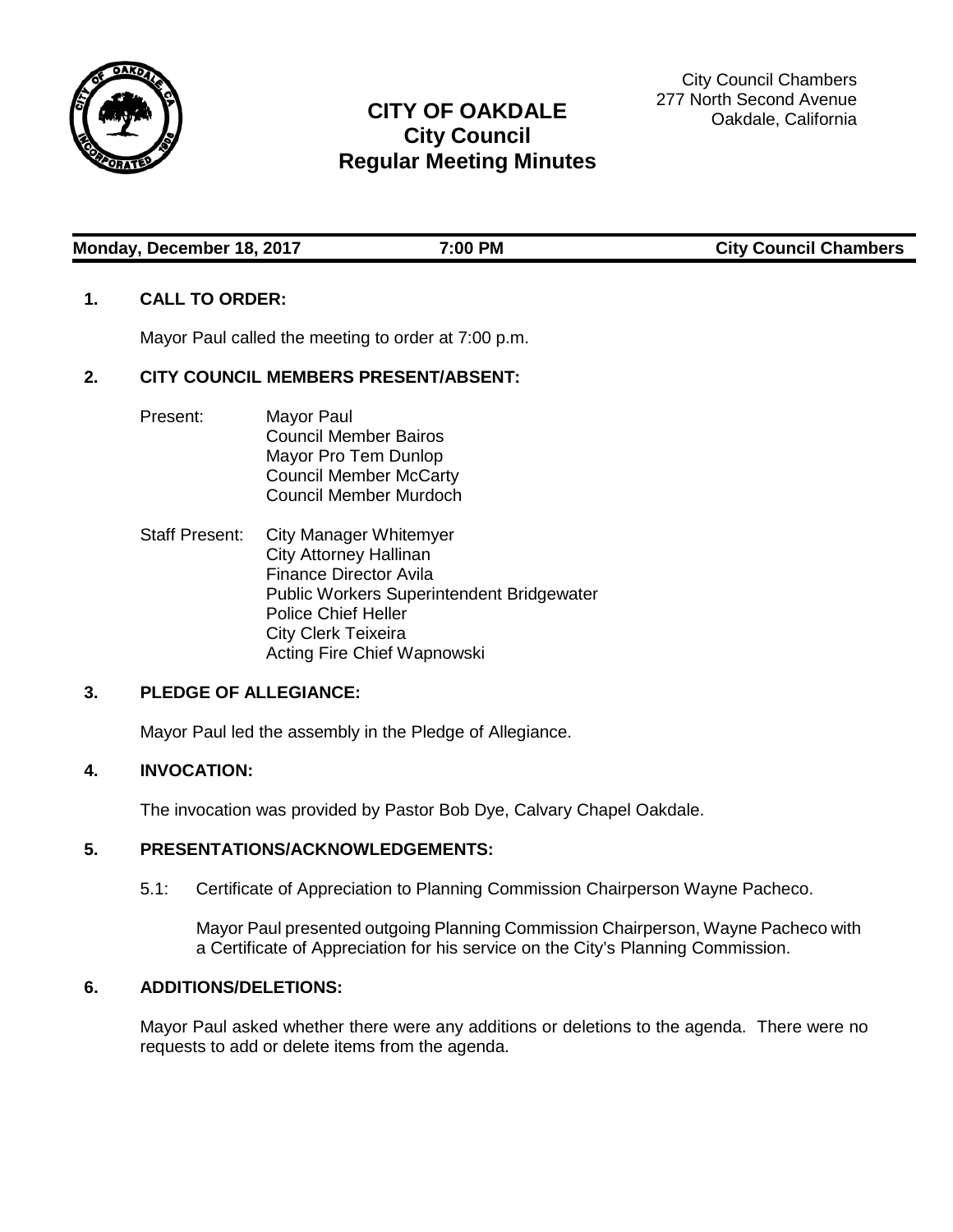

### **Monday, December 18, 2017 City Council Chambers Next City Council Resolution: 2017-142**

## **7. PUBLIC COMMENTS:**

Alice Garcia referencing the Stanislaus County Grand Jury Report related to taxes distributed to Oakdale Irrigation District asked whether Mayor Paul, Council Member Bairos and City Manager Whitemyer would continue meeting with Oakdale Irrigation District after the first of the year.

Mayor Paul stated she hoped to and City Manager Whitemyer confirmed it is staff's intention to continue these open dialog meetings.

Ms. Garcia stated she wished to be notified of the meetings.

Brandy Lafore representing Assemblyman Heath Flora's office introduced herself and advised she would be attending the City Council meetings on a monthly basis.

Karina Mendoza introduced herself as the new Branch Manager for the Oakdale Branch of the Stanislaus County Library and advised she will attend the City Council meetings on a monthly basis.

### **8. APPOINTMENT TO BOARDS AND COMMISSIONS:**

8.1: Consider appointment of Ami Poncabare to the Planning Commission.

### **MOTION**

To appoint by Minute Order, Ami Poncabare to the Planning Commission.

Moved by Council Member McCarty, seconded by Mayor Pro Tem Dunlop and PASSED this 18th day of December 2017, by the following vote:

| AYES:   |                                  | COUNCIL MEMBERS: Bairos, Dunlop, McCarty, Murdoch and Paul | (5) |
|---------|----------------------------------|------------------------------------------------------------|-----|
| NOES:   | <b>COUNCIL MEMBERS: None</b>     |                                                            | (0) |
| ABSENT: | <b>COUNCIL MEMBERS: None</b>     |                                                            | (0) |
|         | ABSTAINED: COUNCIL MEMBERS: None |                                                            | (0) |

Motion carried 5/0 by City Council roll call vote.

## **9. CITY COUNCIL CONSENT AGENDA:**

Mayor Paul asked whether there were any questions or requests to remove items from the Consent Agenda.

There were no questions, comments or requests to remove items from the Consent Agenda.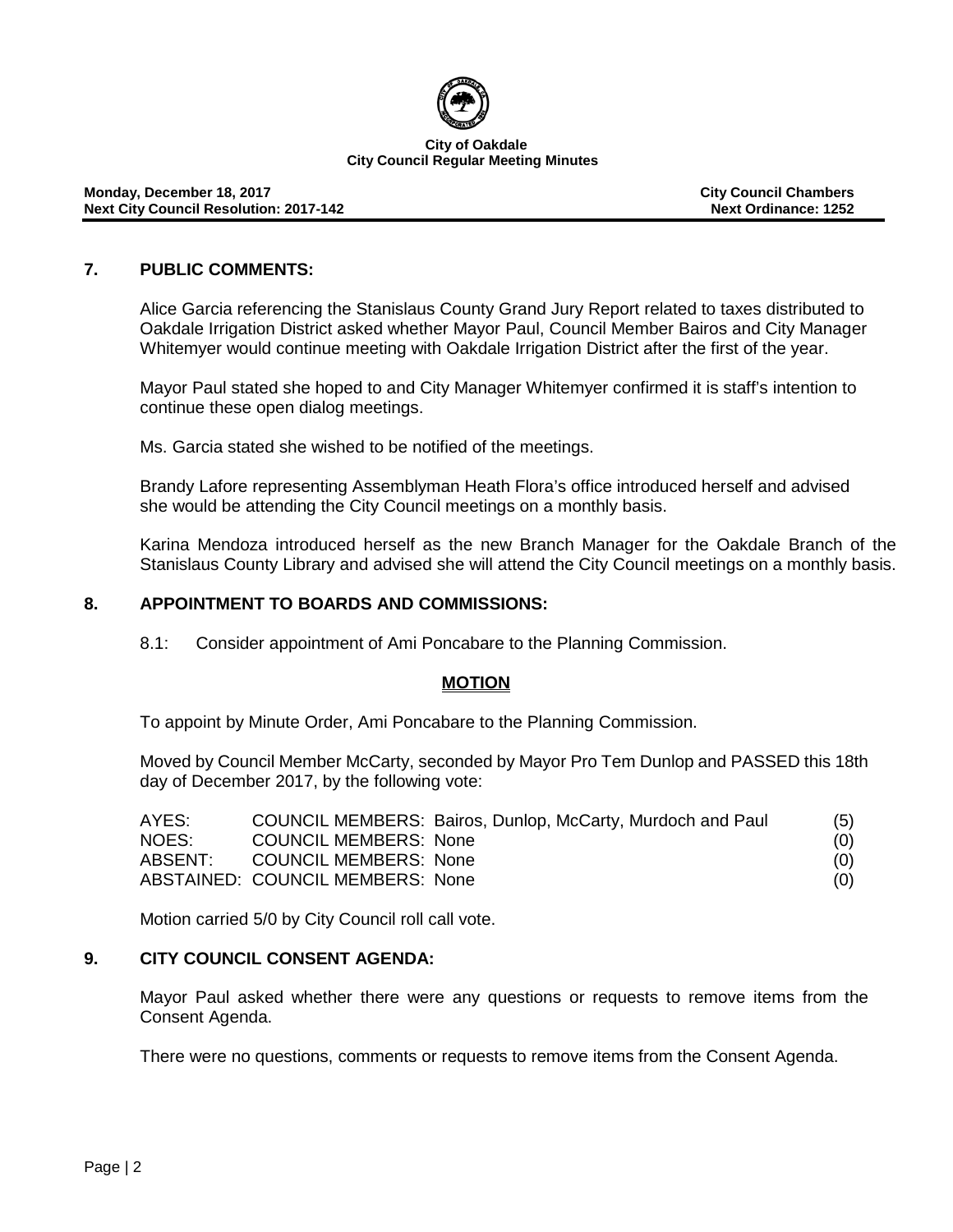

# **MOTION**

To approve the City of Oakdale City Council Consent Agenda Items 9.1 through 9.6 for December 18, 2017 as follows:

- 9.1: Approve the Regular City Council Meeting Minutes of December 4, 2017.
- 9.2: Receive and File the Warrant List for the period of November 30, 2017 to December 13, 2017.
- 9.3: Waive Readings of Ordinances/Resolutions except by Title.
- 9.4: Approve by Minute Order Tree Removal Permit for (1) Cork Oak Tree (Quercus suber) Located in the Front Yard of a Residence Located at 153 Little Johns Creek Drive.
- 9.5: Adopt Resolution 2017-142, a Resolution of the City of Oakdale City Council Authorizing the City Manager to Execute an Annual Funding Agreement with the City of Turlock/Stanislaus County HOME Consortium Designating the City of Oakdale as a Sub-Recipient of HOME Investment Partnership Program Funds for Fiscal Year 2017- 2018.
- 9.6: Adopt Resolution 2017-143, a Resolution of the City of Oakdale City Council Authorizing the Purchase of a Replacement Radiator Core for the Wastewater Treatment Plant Emergency Generator from Energy Systems in the Amount of \$25,560.65 Funded by the Sewer Sanitation Fund Equipment Maintenance Account 622-4151-444-24-02.

Moved by Council Member McCarty, seconded by Mayor Pro Tem Dunlop and PASSED AND ADOPTED this 18th day of December 2017, by the following vote:

| AYES:                                   | COUNCIL MEMBERS: Bairos, Dunlop, McCarty, Murdoch and Paul | (5) |
|-----------------------------------------|------------------------------------------------------------|-----|
| NOES:<br><b>COUNCIL MEMBERS: None</b>   |                                                            | (0) |
| ABSENT:<br><b>COUNCIL MEMBERS: None</b> |                                                            | (0) |
| ABSTAINED: COUNCIL MEMBERS: None        |                                                            | (0) |

Motion carried 5/0 by City Council roll call vote.

# **10. PUBLIC HEARINGS:**

10.1: Consider Introducing and Waiving the First Reading of an Ordinance of the City of Oakdale, California (also known as CODE TEXT AMENDMENT 2017-18) an Ordinance of the City of Oakdale, California Cannabis Zoning Regulations: Municipal Code Text Amendment to Section 36-6 – "R-A" Residential-Agricultural District, Section 36-7 - "R-1" Single-Family Residential Zone, Section 36-8 - "R-2/R-2-M" Duplex-Residential District, Section 36-9 "R-3" Multiple-Family Residential District, Section 36-10 - "C-1" Neighborhood-Commercial District, Section 36-11 – "C-C" Central-Commercial District, Section 36-12 – "C-2" General-Commercial District, Section 36-13 – "L-M" Limited-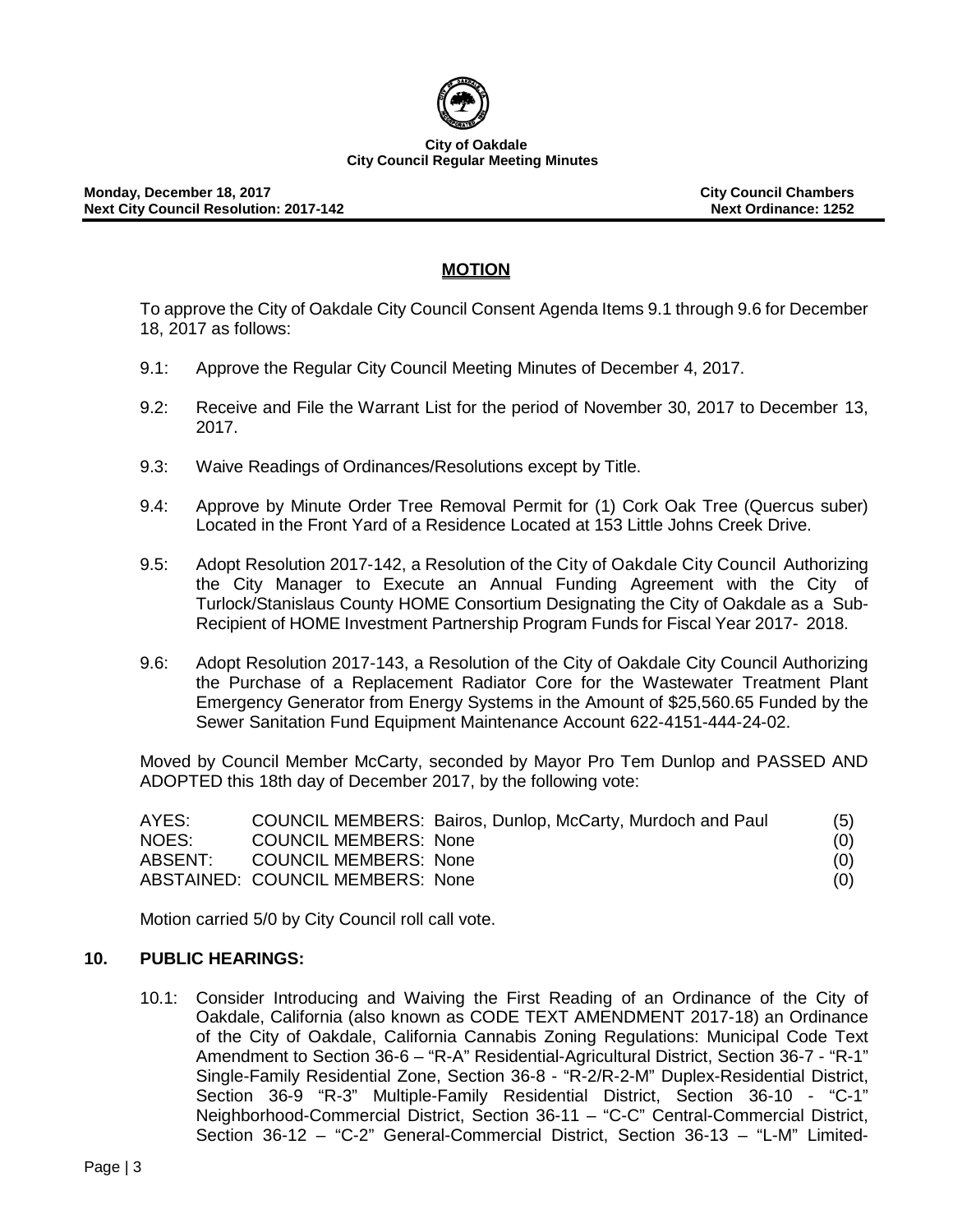

Industrial District and Section 36-14 – "M-1" Light- Industrial District of the Oakdale City Code, Chapter 36 - Zoning, to allow for personal and commercial cannabis activities. The proposed project is exempt from analysis under the California Environmental Quality Act (CEQA) under the general rule that CEQA applies only to projects that have the potential for causing significant environmental effects, as specified in Section 15061(b)(3). Additionally, the Medicinal and Adult-Use Cannabis Regulation and Safety Act provides an exemption under CEQA for any ordinance, rule, or regulation by a city that requires discretionary review and approval for commercial cannabis activity, as specified in subdivision (h) of Section 20655 of the Business and Professions Code. Public Hearing Notice Published in the Oakdale Leader December 6, 2017.

City Manager Whitemyer advised City staff would like to continue presentation and discussion of this item to the Tuesday, January 16, 2018 City Council meeting.

At 7:06 p.m. Mayor Paul opened the public hearing to public comment. There being no public comment at this time, Mayor Paul called for a motion to continue the public hearing to Tuesday, January 16, 2018.

# **MOTION**

To continue the public hearing to Tuesday, January 16, 2018.

Moved by Mayor Pro Tem Dunlop, seconded by Council Member McCarty and PASSED this 18th day of December 2017, by the following vote:

| AYES: |                                  | COUNCIL MEMBERS: Bairos, Dunlop, McCarty, Murdoch and Paul (5) |     |
|-------|----------------------------------|----------------------------------------------------------------|-----|
| NOES: | COUNCIL MEMBERS: None            |                                                                | (0) |
|       | ABSENT: COUNCIL MEMBERS: None    |                                                                | (0) |
|       | ABSTAINED: COUNCIL MEMBERS: None |                                                                | (0) |

Motion carried 5/0 by City Council roll call vote.

10.2: Consider Introducing and Waiving the First Reading of an Ordinance of the City of Oakdale, California, a City-initiated amendment to the Oakdale Municipal Code, Chapter 28 to consider, review and receive public comment on amending the Oakdale Municipal Code, Chapter 28, Sewers and Sewage Disposal, pertaining to the rules and regulations governing sewage disposal. The Code Text Amendment includes specific language related to the City of Oakdale's Pretreatment Program, required by the Clean Water Act, Title 40 of the Code of Federal Regulations (CFR), Part 403, which identifies specific discharge standards and requirements that apply to sources of non-domestic sewage disposal. *Public Hearing Notice Published in the Oakdale Leader December 6, 2017.*

The proposed Ordinance does not Constitute a Project under the California Environmental Quality Act. The Proposed Project is Exempt from Analysis under the California Environmental Quality Act (CEQA) under the General Rule that CEQA applies have the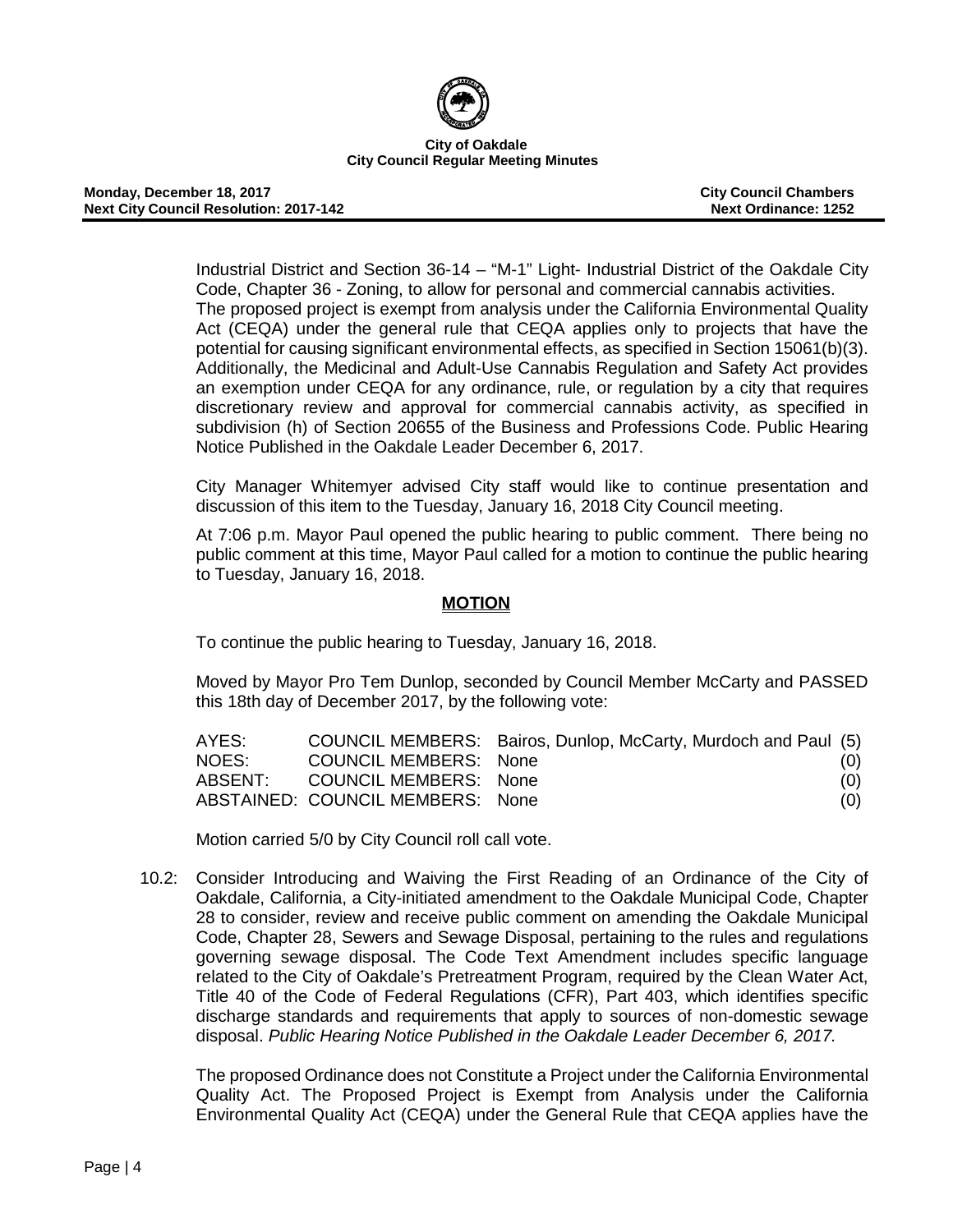

Potential for Causing Significant Environmental Effects, as specified in Section 15061(b)(3).

City Manager Whitemyer advised City staff would like to continue presentation and discussion of this item to the Tuesday, January 16, 2018 City Council meeting.

At 7:08 p.m. Mayor Paul opened the public hearing to public comment. There being no public comment at this time, Mayor Paul called for a motion to continue the public hearing to Tuesday, January 16, 2018.

### **MOTION**

To continue the public hearing to Tuesday, January 16, 2018.

Moved by Mayor Pro Tem Dunlop, seconded by Council Member McCarty and PASSED this 18th day of December 2017, by the following vote:

| AYES: |                                  | COUNCIL MEMBERS: Bairos, Dunlop, McCarty, Murdoch and Paul (5) |     |
|-------|----------------------------------|----------------------------------------------------------------|-----|
| NOES: | <b>COUNCIL MEMBERS: None</b>     |                                                                | (0) |
|       | ABSENT: COUNCIL MEMBERS: None    |                                                                | (0) |
|       | ABSTAINED: COUNCIL MEMBERS: None |                                                                | (0) |

Motion carried 5/0 by City Council roll call vote.

### **11. STAFF REPORTS:**

11.1: Consider a Resolution of the City of Oakdale City Council Awarding a Contract to Modesto Sand and Gravel for the Demolition of a City Owned Mobile Home and Site in the Amount of \$10,100.00 which includes a 10% Contingency to be funded from Sewer Sanitation Fund 622.

Public Works Superintendent Bridgewater presented the staff report recommending the City Council award the contract to Modesto Sand and Gravel for the Demolition of a City owned mobile home and site in the amount of \$10,100.00 which includes a 10% contingency to be funded from Sewer Sanitation Fund 622.

# **MOTION**

To adopt Resolution 2017-144, a Resolution of the City Council of the City of Oakdale Awarding a Contract to Modesto Sand and Gravel for the Demolition of a City Owned Mobile Home and in the Amount of \$10,100.00 which includes a 10% Contingency to be funded from Sewer Sanitation Fund 622.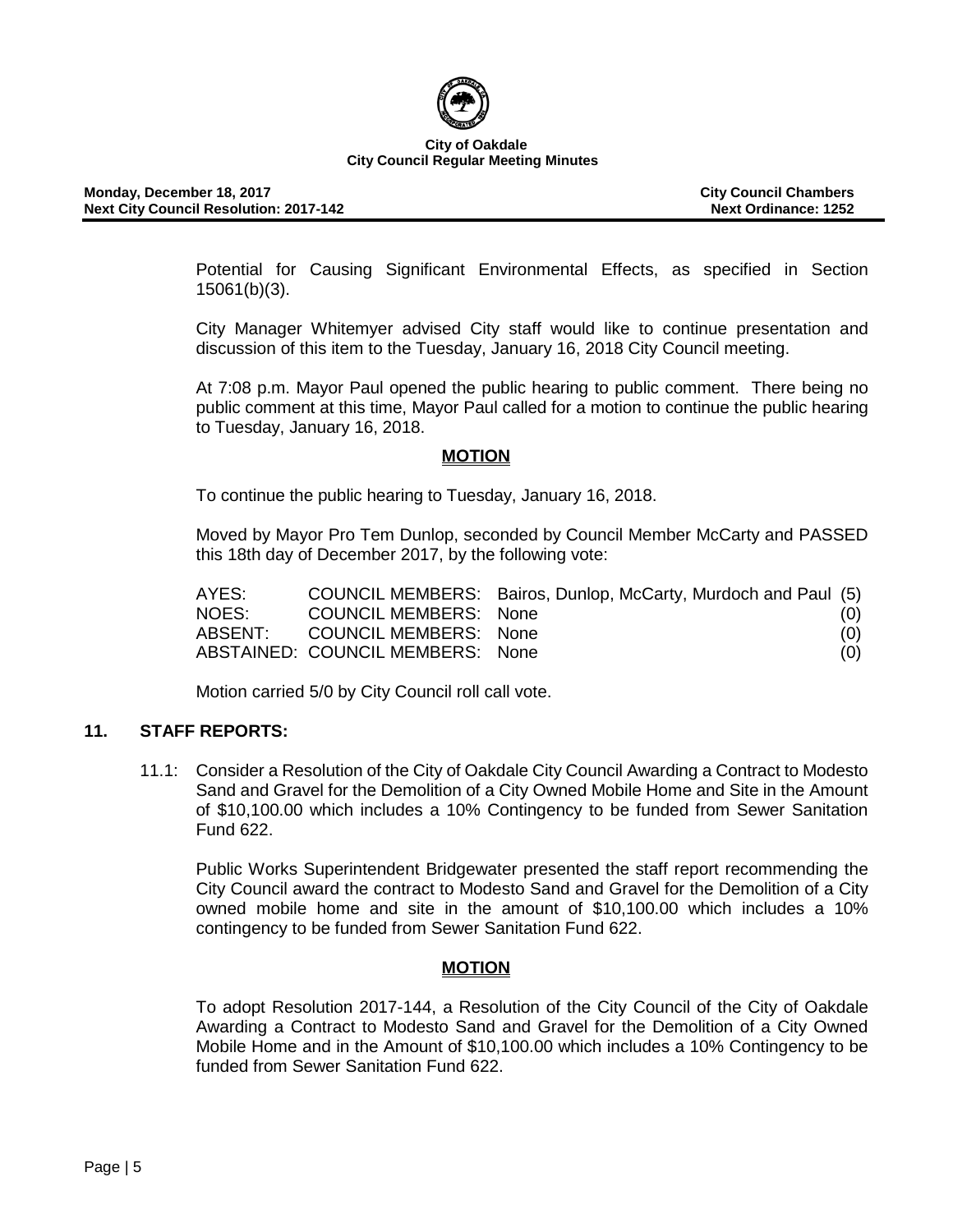

Moved by Council Member McCarty, seconded by Mayor Pro Tem Dunlop and PASSED AND ADOPTED this 18th day of December 2017, by the following vote:

AYES: COUNCIL MEMBERS: Bairos, Dunlop, McCarty, Murdoch and Paul (5) NOES: COUNCIL MEMBERS: None (0)<br>ABSENT: COUNCIL MEMBERS: None (0) COUNCIL MEMBERS: None (0) ABSTAINED: COUNCIL MEMBERS: None (0)

Motion carried 5/0 by City Council roll call vote.

11.2: Consider Accepting by Minute Order the October 2017 Treasurer's Report.

Finance Director Avila presented the staff report recommending the City Council accept by Minute Order the October 2017 Treasurer's Report.

# **MOTION**

To accept by Minute Order the October 2017 Treasurer's Report.

Moved by Council Member McCarty, seconded by Council Member Murdoch and PASSED this 18th day of December 2017, by the following vote:

| AYES: |                                  | COUNCIL MEMBERS: Bairos, Dunlop, McCarty, Murdoch and Paul (5) |     |
|-------|----------------------------------|----------------------------------------------------------------|-----|
| NOES: | <b>COUNCIL MEMBERS: None</b>     |                                                                | (0) |
|       | ABSENT: COUNCIL MEMBERS: None    |                                                                | (0) |
|       | ABSTAINED: COUNCIL MEMBERS: None |                                                                | (0) |

Motion carried 5/0 by City Council roll call vote.

11.3: Consider a Resolution of the City of Oakdale City Council Authorizing the City Manager to Execute the Measure L Master Funding Agreement between the Stanislaus County of Governments and the City of Oakdale.

A PowerPoint Presentation was provided.

City Manager Whitemyer presented the staff report recommending the City Council authorize the City Manager execute the Measure L Master Funding Agreement between the Stanislaus County of Governments and the City of Oakdale.

# **MOTION**

To adopt Resolution 2017-145, a Resolution of the City Council of the City of Oakdale Authorizing the City Manager to Execute the Measure L Master Funding Agreement between the Stanislaus County of Governments and the City of Oakdale.